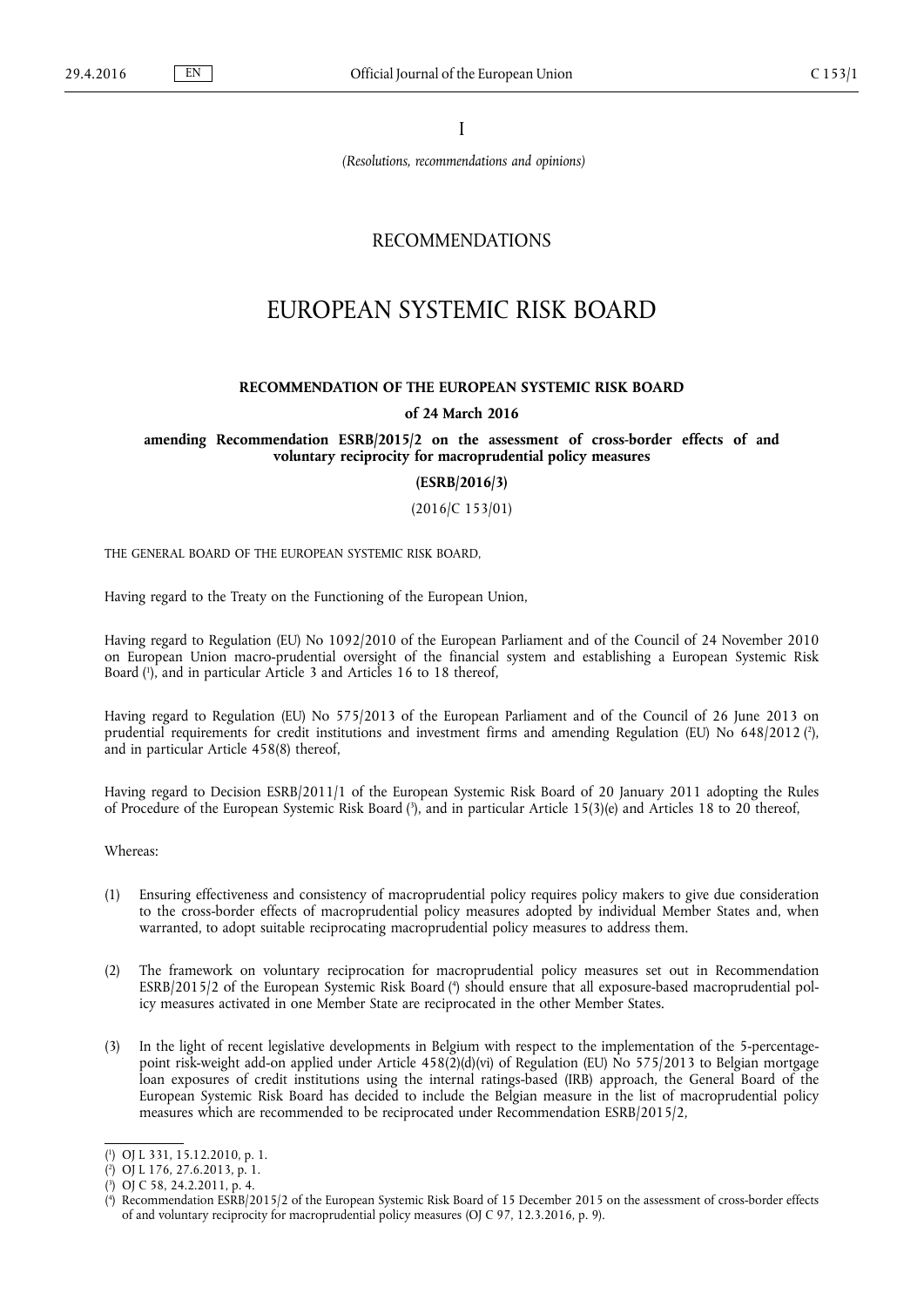HAS ADOPTED THIS RECOMMENDATION:

# SECTION 1

## **AMENDMENTS**

Recommendation ESRB/2015/2 is amended as follows:

- (1) Section 1, sub-recommendation C(1) is replaced by the following:
	- '1. The relevant authorities are recommended to reciprocate the macroprudential policy measures adopted by other relevant authorities and recommended for reciprocation by the ESRB. It is recommended that the following measures be reciprocated:

Belgium:

- a 5-percentage-point risk-weight add-on applied under Article 458(2)(d)(vi) of Regulation (EU) No 575/2013 to Belgian mortgage loan exposures of credit institutions using the internal-ratings based approach as further described in the annex.';
- (2) the text set out in the Annex is added as an annex to Recommendation ESRB/2015/2.

Done at Frankfurt am Main, 24 March 2016.

*The Chair of the ESRB* Mario DRAGHI